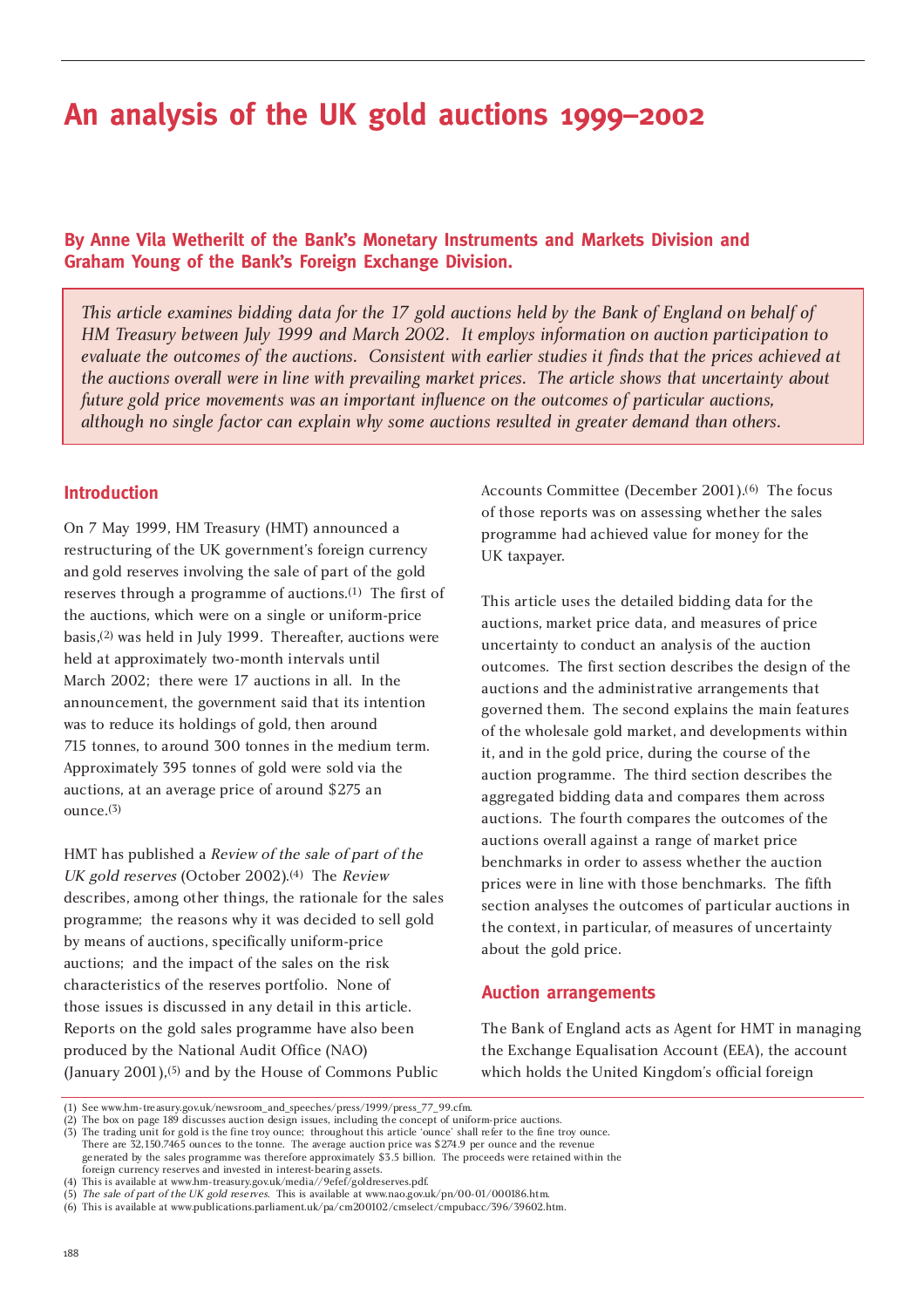# **Auction theory and design**

Economists have long been interested in the design of auctions. This interest reflects both the wide range of economic situations in which auctions are employed as a selling mechanism (ranging from, for example, art works to telecommunication bandwidth) and the variety of auction formats that exist. Gold auctions, like government bond auctions, occupy a distinct category in that multiple units are sold (as opposed, for example, to a specific painting) and individual bidders typically have common knowledge about the valuation of the auctioned good. In the case of gold, potential bidders would all have been aware of the market price prior to the auction and were likely to have been influenced by common factors in establishing their expectations of the future market price. In such a situation, bidders are said to have common valuations.

Auctions of products such as government bonds are typically conducted via sealed bids (as opposed to the open bidding mechanism employed in many art house auctions). Bidders submit demand schedules, which consist of a price at which they are willing to buy and a quantity they are willing to buy at that price. In uniform or single-price auctions, all successful bidders pay the same price, generally the lowest accepted bid (or sometimes the highest rejected bid, or an average of all accepted bids). In discriminatory-price auctions, successful bidders pay the price they submitted in their own bids. Bids are accepted at successively lower prices, starting with the highest price, until the amount on sale is covered.

Auction theory suggests that bidders' strategic behaviour influences auction outcomes.(1) For example, in multiple-unit auctions, bidders generally have an incentive to lower (or 'shade') their demand schedules below their true valuations, that is, reduce the amount they bid for at each price. This is because a successful bidder is likely to conclude that his personal valuation was above the market consensus. This is referred to as the winner's curse.

A rational bidder would be expected to take this into account when determining his bid price, and submit a demand schedule that is lower than his true demand schedule. In theory bid shading may occur in both uniform and discriminatory auctions.(2) The expected degree of shading is likely to be greater in a discriminatory auction, but auction theory cannot conclusively say which auction method will produce the greatest revenue for the seller, because bidders may also adjust the quantity demanded.(3) Under certain circumstances, expected revenue is greater in the case of a uniform auction, while in others it is greater in the case of a discriminatory auction. In the absence of any compelling theoretical arguments to favour one format over another, Binmore, in his report for the NAO, concluded that the use of a uniform-price format for the gold auctions made sense on the grounds of simplicity (bidding in uniform auctions is less complex) and market sentiment (market participants generally prefer uniform auctions).(4)

Both single and discriminatory-price auctions have been used in gold and government bond auctions, and their outcomes examined to assess the effects of different auction formats. For example, between 1976 and 1980, the International Monetary Fund conducted 45 gold auctions, ten as single-price auctions, and the remainder as discriminatory-price auctions. Research by Feldman and Reinhart (1995a and 1995b) concluded that shading was more prevalent in the discriminatory-price auctions, where auction prices achieved were, on average, about 1% below pre-auction market prices. Research on Swedish and Finnish Treasury auctions also suggested the presence of shading, but it was no more pronounced in the (Swedish) discriminatory-price auctions than in the (Finnish) single-price auctions.(5) Evidence from US Treasury bill auctions conducted in the early 1990s suggested that switching to a single-price method led in some cases to a drop in revenue, and in others to an increase.<sup>(6)</sup>

<sup>(1)</sup> See for example Binmore and Swierzbinski (2000).

<sup>(2)</sup> Practical, behavioural and market microstructural factors may nonetheless make auctions an attractive method of selling an asset such as gold. Some of these reasons are briefly discussed, in the case of gold, later in this article. NAO and HMT also note that auctions were a sales method well suited to meeting HMT's objectives for the sales programme of, among other things, selling in a transparent manner, and selling fairly. See NAO (2001), page 5, and HMT (2002), page 17.

<sup>(3)</sup> See for example Binmore and Swierzbinski (2000).

<sup>(4)</sup> See NAO (2001), Appendix 3, pages 40–44. HMT (2002), pages 18–20, sets out the reasons why a uniform-price format was chosen for the UK gold auctions.

<sup>(5)</sup> See Nyborg, Rydqvist and Sundaresan (2002) on the Swedish auctions and Keloharju, Nyborg and Rydqvist (2002) on the Finnish auctions.

<sup>(6)</sup> See for example Nyborg and Sundaresan (1996).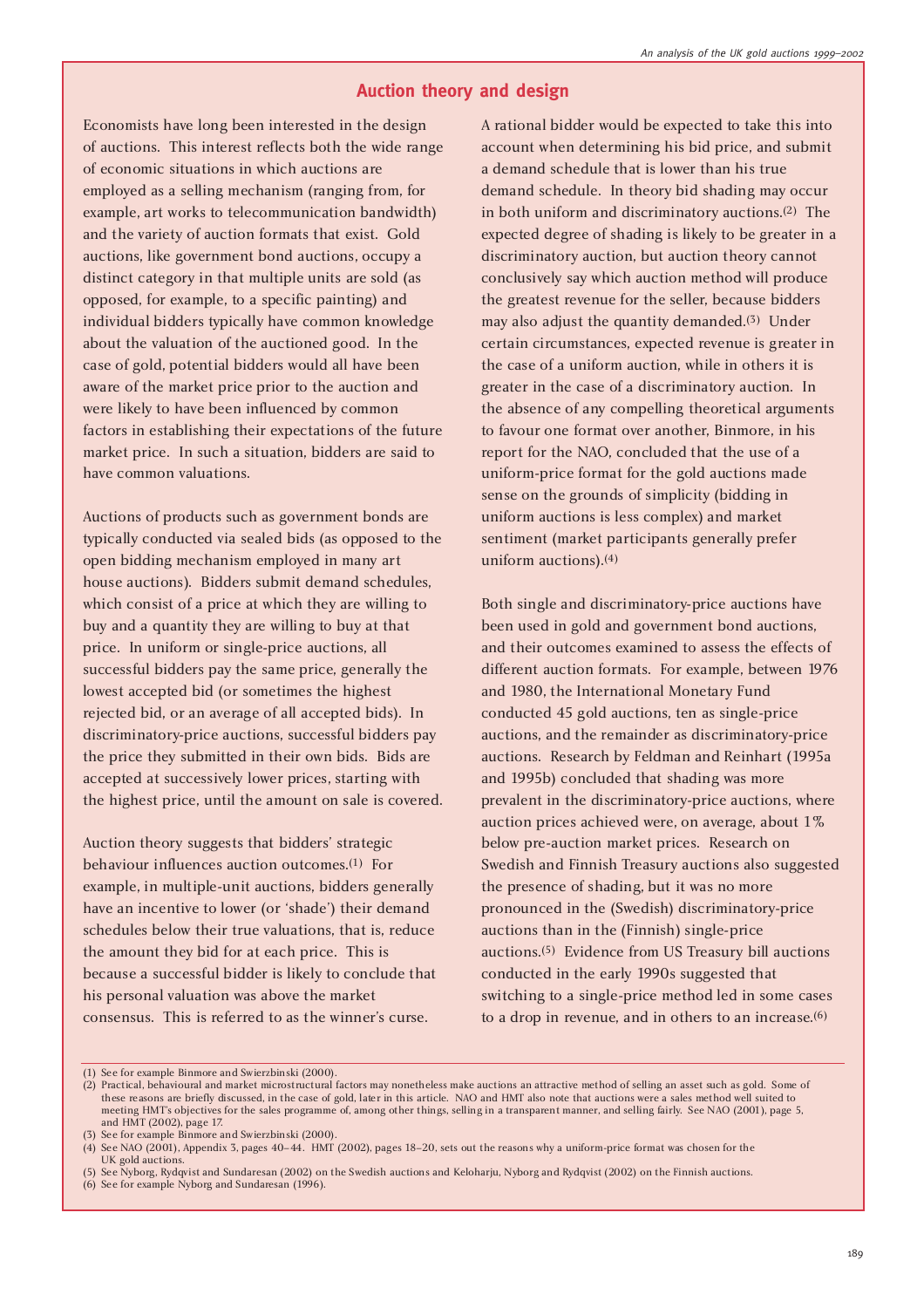currency and gold reserves.(1) It was therefore the Bank that conducted the auctions on behalf of HMT. The Bank issued an Information Memorandum on 11 June 1999(2) setting out the arrangements for, and the terms and conditions governing, the gold auctions. The salient features are described below.

The auctions were conducted on a uniform-price basis, such that all successful bidders paid the same auction-clearing price. This price was determined as the lowest accepted bid price that allowed the Bank to allocate all gold on offer for sale.(3) All bids above the auction-clearing price were allotted in full, while bids made at the clearing price were pro-rated, if necessary. The pro-rata allocation was known as the 'scaling factor'.

Those entities eligible to bid were members of the London Bullion Market Association (LBMA),(4) central banks and other international monetary institutions that held gold accounts at the Bank.(5) The population of potential direct bidders was therefore limited. However, others wishing to bid were able to do so via one of the commercial banks that were eligible to bid directly.

Bids could be submitted either by authenticated SWIFT<sup>(6)</sup> message or in paper form, physically delivered to the Bank's banking counter. Bids were required to be received by the Bank not later than 11.30 am UK time on the day of the auction. The minimum bid size was 400 ounces (the approximate weight of a standard gold bar) and bids were required to be for multiples of 400 ounces. Prices bid were required to be in multiples of five cents per ounce bid. There was no limit to the number of bids that might be submitted by a single bidder, except that each bidder was permitted to submit no more than five bids in the ten minutes prior to the auction closing.(7)

The Bank published the results of each auction at 12.15 pm on the day of the auction, that is, 45 minutes after the auction had closed. In addition to the clearing price, the Bank published the cover ratio—that is the ratio of the sum of gold validly bid for to the amount on offer—and the scaling factor. The auctions settled two working days after the auction date. Settlement was by means of transfers from the gold account of the EEA to the accounts of the successful bidders.

With the exception of auctions held between September 1999 and September 2000, for which approximately four months' notice was given, precise auction dates were announced approximately two months ahead. At each of the first eleven auctions (held between July 1999 and March 2001), 25 tonnes of gold were offered for sale. At each of the final six auctions (held between May 2001 and March 2002), 20 tonnes were offered for sale.

# **The wholesale gold market and market developments during the auction programme**

Comparative international data for turnover by centre are sparse, but London is generally considered to be the most significant international centre for  $spot^{(8)}$  and forward(9) dealing, lending, and trading of OTC(10) derivatives in gold. Certain commercial banks have the status of market-making members of the LBMA.(11) In terms of their activities in gold, market-making members are expected to provide two-way bid and offer quotations for spot and forward sales and purchases, options, and loans or deposits, throughout the London trading day.

Turnover data are available for activity in London, in the form of clearing statistics published by the LBMA. These data, shown in Chart 1, provide the total ounces transferred, both physically and in the form of account transfers, between those LBMA members that are part of

(1) Policy decisions about the reserves portfolio are taken by HMT. The Bank provides analysis and advice to assist HMT in making those decisions, implements the decisions that HMT makes, and manages the reserves on a day-to-day basis.

(2) The first Information Memorandum specified the arrangements for the auctions due to take place during the financial year 1999–2000. Subsequent Memoranda were published for the sales due to take place during the financial years 2000–01 and 2001–02 respectively. Other than described below, the arrangements did not change significantly.

- (3) The Bank reserved the right to allot less gold than was offered for sale; it was of course also possible that the total amount of gold bid for at an auction might have been less than the amount on offer. Neither of these possible outcomes transpired during the programme.
- (4) The LBMA is the main trade association for the international wholesale bullion market. A list of its members is available from its web site at www.lbma.org.uk. Those holding gold accounts at the Bank are chiefly commercial and investment banks.
- (5) The Bank stores in its vaults gold belonging to a number of other central banks, international monetary institutions, and LBMA members.
- (6) SWIFT is a secure electronic messaging system used in the wholesale financial markets. The great majority of bids was received by this means rather than in paper form.
- (7) This restriction was imposed solely for logistical purposes.
- (8) That is, for settlement in two working days' time. (9) That is, for settlement beyond two working days' time.
- (10) 'Over-the-counter', that is, a contract agreed bilaterally rather than transacted on a recognised exchange.
- (11) A list of the current market-making members is available on the LBMA's web site.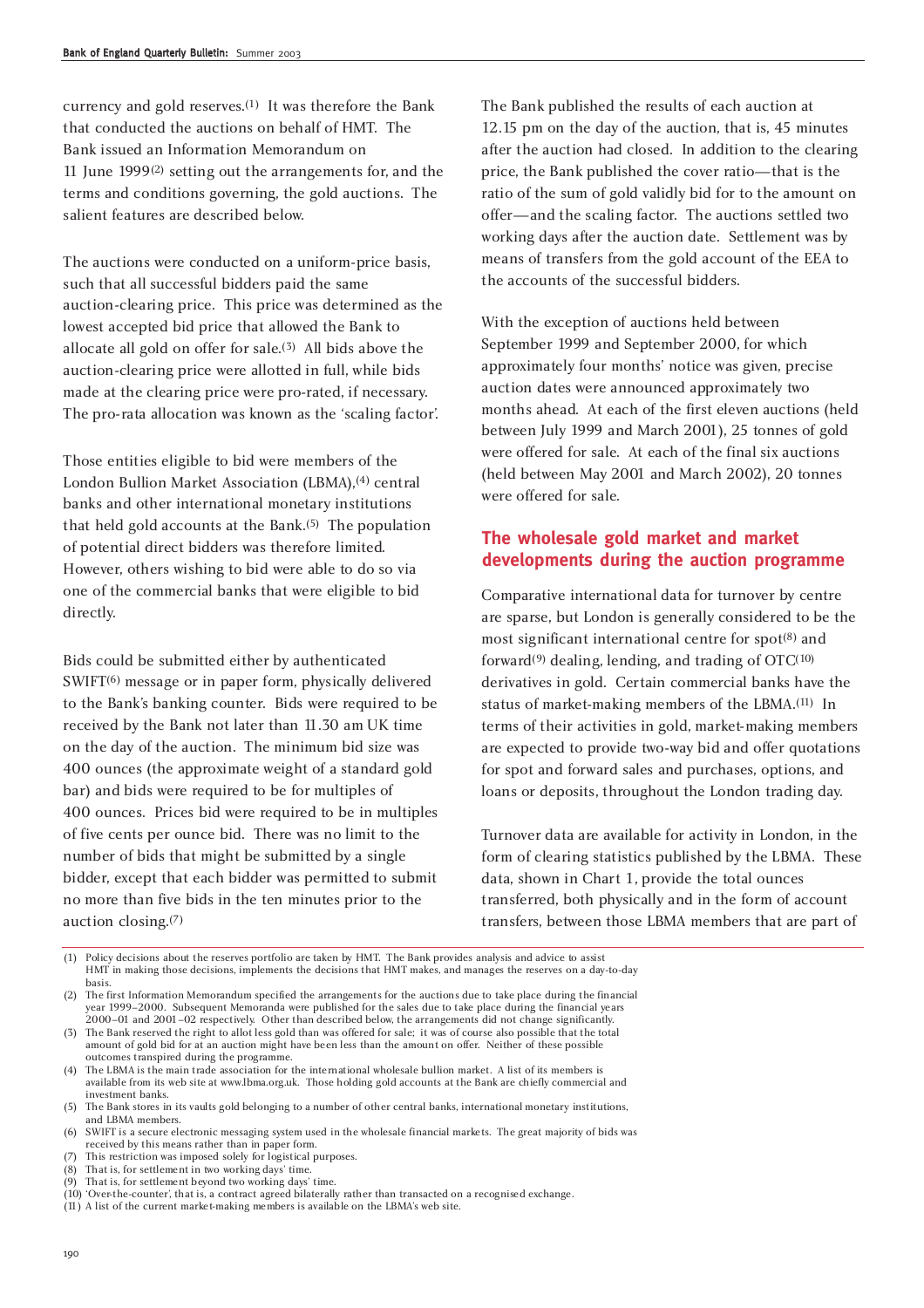#### **Chart 1 LBMA gold clearing data**(a) **(January 1999–March 2002)**



(a) Monthly data.

#### **Chart 2**





<sup>(</sup>a) Weekly data.

the London clearing system for wholesale transfers. They are not a precise measure of overall market activity at any particular point in time since certain market transactions, such as forwards and options, may give rise to relatively small transfers of gold at the time they are executed, or none at all, or may not generate transfers until they mature.

The most significant centre for exchange-traded contracts in gold futures and options is Comex, a division of the New York Mercantile Exchange (NYMEX), although there are other exchanges that offer gold products, notably Tocom, the Tokyo Commodities Exchange. Comex data for the 'open interest' on gold futures contracts are shown in Chart 2. This is the total number of contracts entered into by members of the exchange at a given point in time and not yet offset by transaction, delivery, exercise, etc.

It is notable that most of the available measures of turnover or market depth show a declining trend throughout the period of the auctions. This is consistent with comments from market participants that the liquidity of the market (in the sense of the size of transaction that could be executed without significantly moving the market price) and, perhaps relatedly, the amount of risk-capital allocated to trading activity in gold by participant institutions, were declining at this time. This was reflected in a reduction in the number of LBMA market makers, from twelve at the end of 1999 to nine at the end of 2001, and in the decision to reduce the amount of gold on offer from 25 tonnes to 20 tonnes at the final six auctions.

The standard market benchmark gold price is the London fixing price. The fixing takes place twice every business day, at 10.30 am (the 'AM fixing') and 3.00 pm (the 'PM fixing') UK time. The five fixing members, who are commercial banks active in the wholesale market, declare their interest (if any) to buy or sell gold, and the price is adjusted until their interests are approximately matched. At that point the price is 'fixed', and the fixing price published. As noted above, LBMA market makers, and other market participants, will quote gold spot prices throughout the trading day. Fixing prices are typically close to spot mid-prices prevailing around the time of the fixing. Differences may occur, for example because the fixing process itself reveals information relevant to price formation.

The London AM fixing was within a range of \$252.90–\$326.25 per ounce during the period of the auction programme. As can be seen from Chart 3, there

## **Chart 3 The gold price during the auction programme**(a) **(January 1999–March 2002)**



(a) London AM fixing.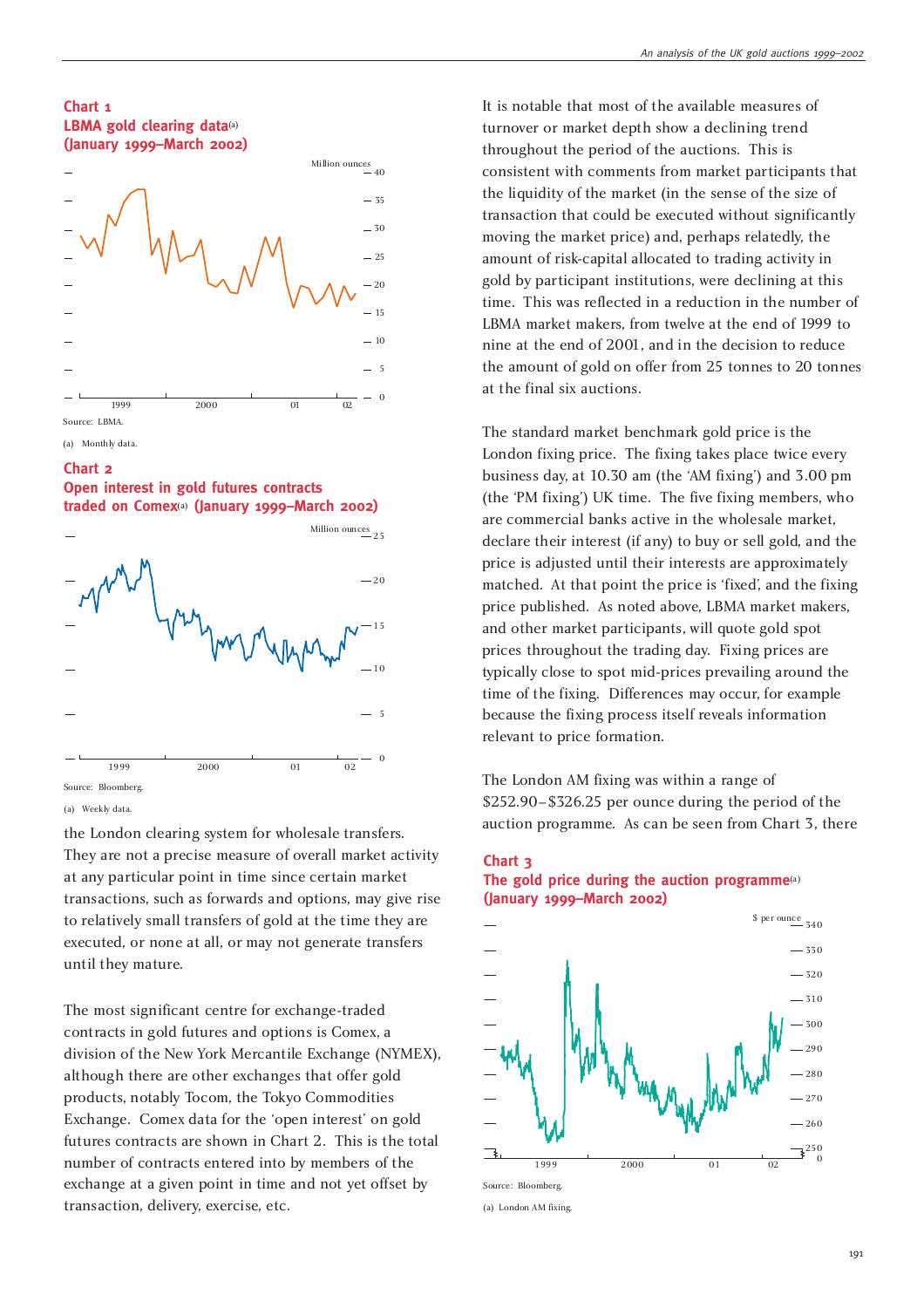were certain sharp movements in the price. The first, and most notable, followed the announcement of the Central Bank Gold Agreement (CBGA) on 26 September 1999.(1) Under the CBGA the signatory central banks agreed that, during the five-year term of the Agreement, they would not enter the market as sellers, with the exception of sales already determined; that such sales would total no more than 2,000 tonnes in total and no more than approximately 400 tonnes per annum; and that they would not expand their gold lending or their use of gold futures and options. The Bank, on behalf of the UK government, was a signatory to the CBGA.

The second sharp rise in the price of gold occurred in February 2000, and was associated with market speculation that certain gold producers who had previously followed strategies to sell their output forward might have changed their approach.

# **A description of the auction data**

In this section, aggregated bidding data are examined and compared across auctions. Table A presents information on participation in the 17 auctions. The number of bidders ranged from 15 to 23, with an average of 19. The number of bids per auction averaged 113, but varied considerably between auctions, from a low of 63 to a high of 197. Bidders at a particular auction tended to submit more than one bid. Very often these bids were at different prices. Such bundles of bids by the same bidder at a particular auction can be interpreted as demand schedules. Across all the auctions there were 317 such demand schedules, of which 275 consisted of more than one bid. The average number of bids in a demand schedule was six. Finally, the average bid size per auction, measured as a proportion of the total amount of gold on offer, varied from a low of 1.7% to a high of 5.2%, with an average of 3%. These averages mask a variety of bidding practices. Some bidders typically submitted a large number of small bids, while others tended consistently to submit a smaller number of larger bids.

The cover ratio, defined as the ratio of the sum of gold validly bid for to the amount on offer, is commonly used as a measure of auction interest. However, some care is required in interpreting this measure for the UK

auctions, for a number of reasons. In particular, as noted above, the amount of gold on offer altered from 25 tonnes in each of the first eleven auctions to 20 tonnes in each of the final six. It is reasonable to assume that potential bidders adjusted their bidding behaviour in the light of the reduced amount of gold on offer; but it remains the case that, for a given sum of gold bid for, the cover ratio would have been higher in any of the final six auctions than in any of the first eleven. From Chart 4, it can be seen that all 17 auctions had a cover ratio greater than one, that is they were oversubscribed. The average cover ratio was 3.5, the maximum 8, and the minimum 1.3. It should be noted that the various minima and maxima noted in Table A (panel A) were not necessarily observed at the same auctions.

Rank correlations, shown in panel B of Table A, indicate that the level of the cover ratio was influenced more by the number of bids and the average bid size than by the number of bidders.(2)

## **Table A Summary statistics**

| Panel A: Summary statistics                                                                                                                            | Average                      | Minimum                | Maximum                       |
|--------------------------------------------------------------------------------------------------------------------------------------------------------|------------------------------|------------------------|-------------------------------|
| Cover ratio<br>Number of bidders per auction<br>Number of bids per auction<br>Number of bids per bidder<br>Average bid size per auction (per cent) (a) | 3.5<br>19<br>113<br>6<br>3.0 | 1.3<br>15<br>63<br>1.7 | 8.0<br>23<br>197<br>33<br>5.2 |
| Panel B: Rank correlation coefficients                                                                                                                 |                              |                        |                               |
| Cover ratio, number of bidders per auction<br>Cover ratio, number of bids per auction                                                                  | 0.53<br>0.73                 |                        |                               |

Cover ratio, average bid size  $(a)$  0.79

Source: Bank of England.

(a) As a proportion of total gold on offer.







(1) The 15 signatories were the European Central Bank, eleven euro-area National Central Banks, the Swedish Riksbank, the Swiss National Bank, and the Bank of England. The Agreement is available at www.ecb.int/press/pr990926.

<sup>(2)</sup> Spearman's rank correlation coefficients in Tables A–C compare the rankings of two sets of variables. For example, the measure allows us to establish whether auctions with a higher cover ratio also tended to be auctions with a greater number of bidders. A high and positive coefficient would tell us that this was indeed the case. A negative coefficient would suggest that auctions with a high cover ratio were more likely to be those with a low number of bidders. Finally, a coefficient close to zero would indicate little relationship between the rankings of the two series.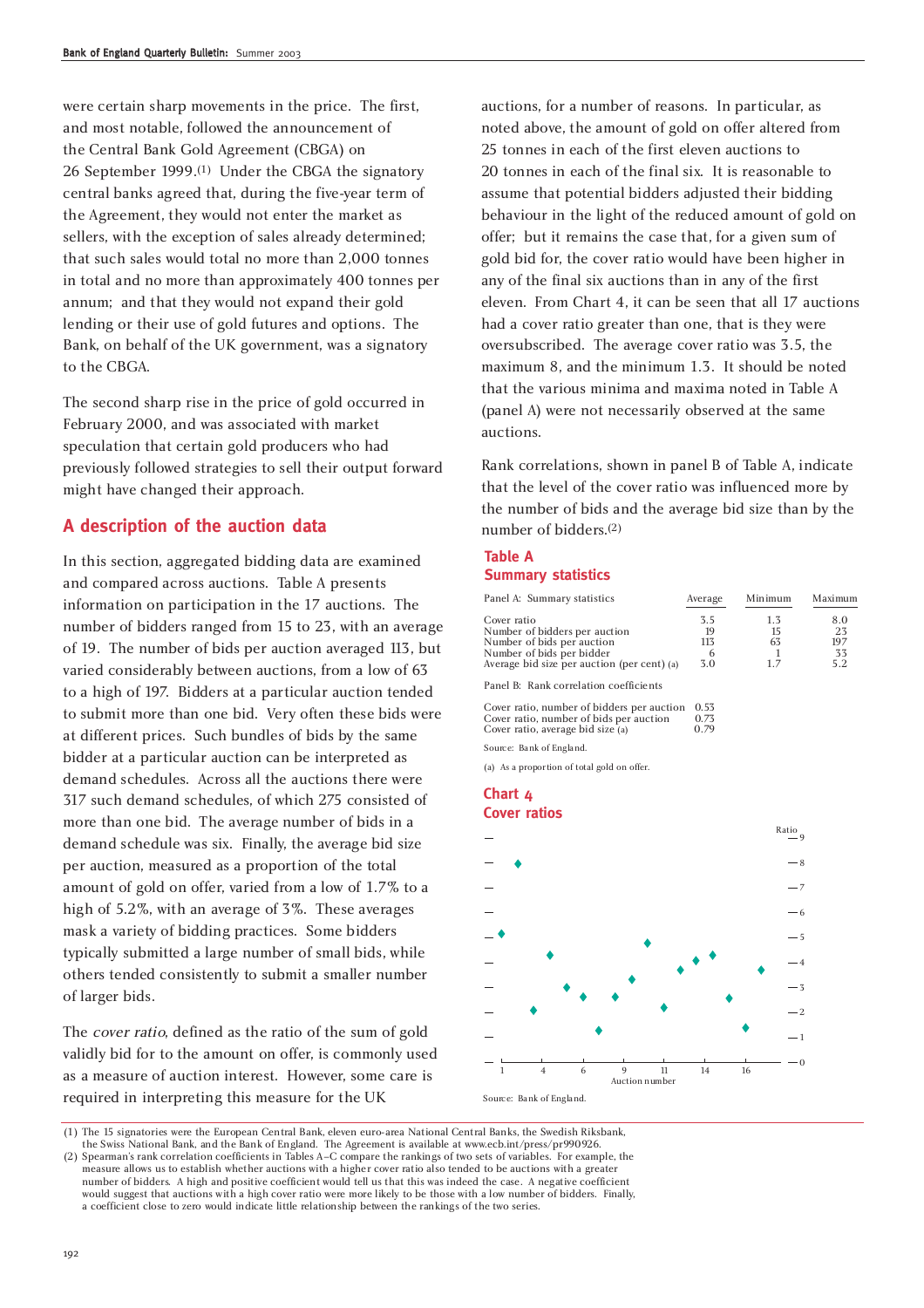As an alternative indicator of auction interest, one can construct aggregate demand curves that relate the prices and amounts bid for by all auction participants. The shape of the demand curve can be informative, as it provides a detailed picture of the range of prices auction participants were considering. Chart 5 shows examples of three such aggregate demand curves, chosen from among those auctions with relatively high, medium and low cover ratios respectively. The chart clearly shows that the auction with the higher cover ratio was characterised by a flatter curve, reflecting not only the greater amount bid for, but also a tighter range of bid prices.

#### **Chart 5 Aggregate demand schedules**



Source: Bank of England.

(a) Bid prices were scaled by the auction-clearing price.

#### **Evaluating the auction outcomes overall**

As explained in the box on page 189, auction theory suggests that bidders may bid below their personal valuations in order to avoid the winner's curse. This is because successful bidders, by definition, have made the highest bids, and may therefore conclude that the market 'consensus' was below their own valuations. For this reason, bidders may lower their bids below their true valuations (this is referred to as 'shading'). If all bidders engage in this practice, then the auction price will be a downwardly biased estimate of the true value, and auction revenues will be lower than fair value would imply.

However, there may also be reasons why a potential bidder would rationally be prepared to pay a premium over the prevailing market price to buy gold through the mechanism of an auction. One potential advantage of an auction is that bidders need only reveal their identity to the seller, rather than to others in the market. This could be attractive, for example, when a buyer is intent on purchasing a relatively large quantity of gold, and may be concerned that to do so openly in the market would move the market price against him. More broadly there is an argument that the selling of an asset such as gold by an official seller in a transparent and predictable manner, such as via auctions, may increase revenue, relative to other sales methods, by reducing the risk premium priced in by the market, encouraging participation, and allowing investors to plan their strategies ahead of the sale.(1)

Since bidders' true valuations are of course unobservable, it is customary to estimate the amount of undervaluation (shading) or overvaluation in an auction price by measuring the difference between auction prices and market prices prevailing just before or after the auction. However, it is important to note that this comparison is at best imperfect. The gold market is relatively small, so that the amounts sold by the United Kingdom were not an insignificant proportion of market turnover during the day or even the week of the auctions. It is therefore possible that the benchmark market price would have been different had the UK sales taken place through a different mechanism.

Chart 6 and Table B (panel A) show the differences between auction and pre-auction prices, using the AM London fixing as a benchmark.(2) On average, auction prices were 0.2% below the AM fixing on the day of the auction. In nine auctions the auction price was below the AM fixing (the largest discount being 1.5%), whereas in the other eight auctions, the auction price was slightly higher (the maximum premium being 0.3%).

Table B (panel B) shows a positive and reasonably close correlation between measures of the difference (or margin) between auction and pre-auction prices in particular auctions, and the cover ratios of those auctions. This positive rank correlation coefficient shows that those auctions with positive (or less negative) margins between auction and pre-auction prices tended to have higher cover ratios, whereas those with more negative margins tended to have somewhat lower cover

<sup>(1)</sup> These issues are discussed in HMT's Review (2002), pages 17–18. There is a general discussion of transparency in

O'Hara (1995) and Ganley et al (1998). (2) Again, it should be noted that the various minima and maxima noted in panel A of Table B were not necessarily

observed at the same auctions.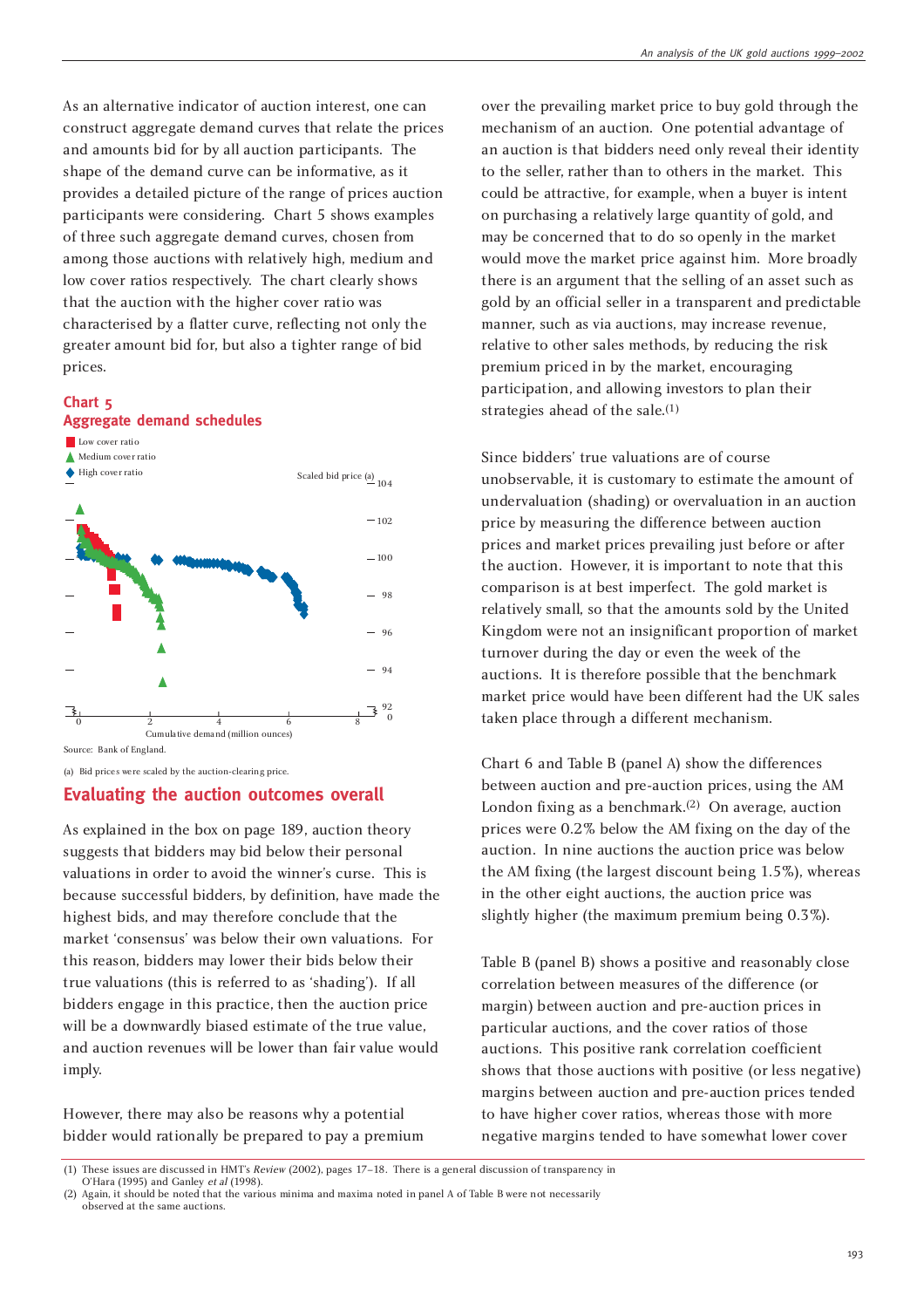#### **Chart 6 Auction price relative to AM fixing**(a)



Sources: Bank of England and Bloomberg.

(a) Computed as the difference between the auction price and the AM fixing, scaled by the AM fixing.

## **Table B Auction prices**

| Panel A: Summary statistics                                                                                                                      | Average                         | Minimum          | Maximum    |  |
|--------------------------------------------------------------------------------------------------------------------------------------------------|---------------------------------|------------------|------------|--|
| Auction price (\$ per ounce)                                                                                                                     | 275.2                           | 255.75           | 296.5      |  |
| Auction price relative to AM fixing (per cent)<br>Auction price relative to PM fixing (per cent)<br>Auction price relative to 1 pm mid price (a) | $-0.2$<br>0.1                   | $-1.5$<br>$-1.2$ | 0.3<br>1.4 |  |
| (per cent)                                                                                                                                       | $-0.1$                          | $-0.7$           | 0.4        |  |
| AM fixing - PM fixing (b)<br>(per cent)<br>(confidence interval (c))                                                                             | 0.1<br>$(-1.0 \text{ to } 1.2)$ |                  |            |  |
| Panel B: Rank correlation coefficients of cover ratio (d)                                                                                        |                                 |                  |            |  |
| Auction price relative to AM fixing<br>Auction price relative to PM fixing<br>Auction price relative to 1 pm mid price (a)                       | 0.72<br>0.12<br>0.10            |                  |            |  |
|                                                                                                                                                  |                                 |                  |            |  |

Sources: Bank of England and Bloomberg.

(a) The mid price is the average of the bid and ask prices.<br>(b) Calculated as the difference between the AM and PM

Calculated as the difference between the AM and PM fixing prices scaled by the average of the AM and PM fixing prices.

Two standard deviations above and below mean

 $(d)$  In panel B, a positive correlation coefficient indicates that a larger cover ratio was bciated with less undervaluation or more overvaluation.

ratios. In other words, the higher the cover ratio, the less was the amount of undervaluation. This suggests that auction participants were less likely to bid away from their true valuations when bidding interest was high.

An alternative way of measuring the prevalence of either undervaluation (shading) or overvaluation is to examine the difference between the auction price and a post-auction market price. If the market price immediately after the auction were significantly higher than the auction price, that might indicate that auction bidders systematically bid below their true valuations, although it could also of course be the case that the outcome of the auction (both the auction price and the cover ratio) contained new information not previously reflected in market prices. Chart 7 uses the PM fixing

# **Chart 7**

**Auction price relative to PM fixing**(a)



(a) Computed as the difference between the auction price and the PM fixing, scaled by the PM fixing.

on the day of each auction as a post-auction price benchmark. On average, auction prices were 0.1% above the PM fixing. The variance of the margins between the PM fixing and the auction price was somewhat greater than the variance of the margins between the AM fixing and the auction price, ranging from -1.2% to 1.4%.

A third possible benchmark is the spot market price just after the announcement of the auction results. This comparison is shown in Chart 8 below for the spot market price at 1 pm on the day of each auction. On average, this price was 0.1% below the auction-clearing price. Spot market prices at 1 pm were below the auction price in six out of 17 auctions, though the range of price differences was small.

# **Chart 8 Auction price relative to 1 pm spot price**(a)



Sources: Bank of England and Bloomberg.

(a) Computed as the difference between the auction price and the 1 pm spot price, scaled by the 1 pm spot price.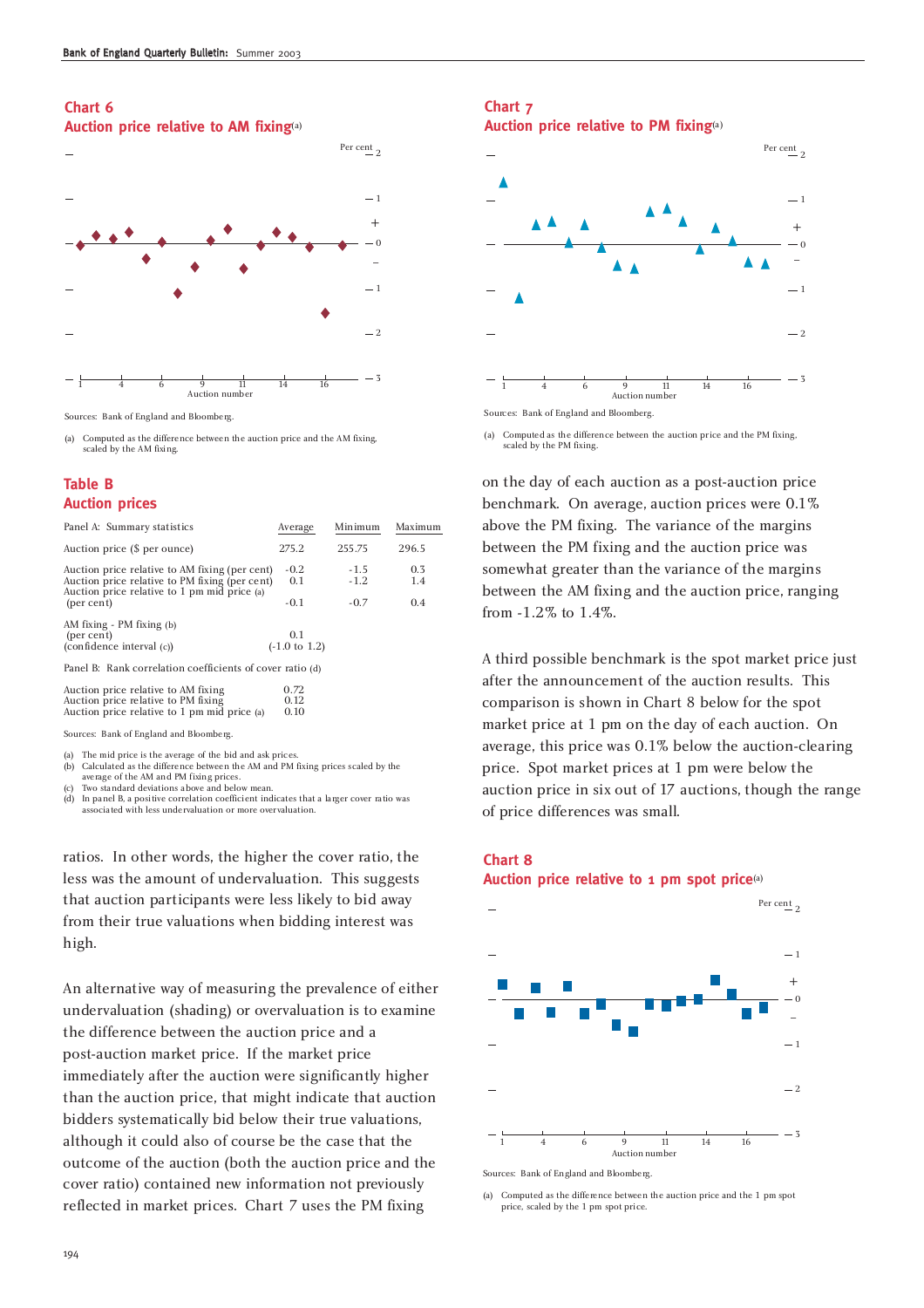The rank correlation coefficients of the cover ratio and the margin between auction prices and post-auction prices in Table B are much lower than that using pre-auction prices as the benchmark, implying a weaker relationship between post-auction price movements and auction interest.

Further evidence that auction prices did not deviate substantially from prevailing market prices can be obtained from comparing the above differences with typical intraday price movements. The average daily percentage change between the AM and PM fixing prices has been calculated for this purpose, together with a confidence interval. Both are reported at the bottom of panel A in Table B. According to this, the differences shown in Charts 6 to 8 were not inconsistent with typical price movements.

# **Analysing particular auction outcomes**

The evidence in the previous section suggests that on average the auction prices achieved were close to their respective benchmarks.(1) But it also revealed some differences in the outcomes of individual auctions. This section investigates the extent to which the behaviour of auction participants, and conditions in the broader market, explain these differences.

Auction theory predicts that the more uncertain bidders are about the accuracy of their own valuations, the greater their concern about the winner's curse is likely to be. Their exposure to the winner's curse may be mitigated in three ways. First, bidders may shade their bids more, leading to greater discrepancies between auction prices and relevant benchmarks. Second, they may reduce the quantity demanded. And third, they may increase the range of their bid prices (recall that bidders can submit multiple bids or demand schedules).

Submitting a wide range of bid prices provides bidders with additional protection against the winner's curse.<sup>(2)</sup> This follows because, ex post, bidders would like to obtain more units of the auctioned good when the auction-clearing price (which summarises all bidders'

valuations) is high relative to their own valuations, and fewer when the clearing price is low. With a wider range of bid prices, bidders have a greater probability of achieving this desired outcome: they will win more bids when the auction price is above their own average bid, and fewer bids when the auction price is below their own average bid. When uncertainty is greater, there is more value in this form of insurance and, consequently, bidders are likely to increase the dispersion of their bid prices.

In sum, auction theory suggests that as uncertainty increases, bidders are likely to increase the degree of undervaluation in their bids (or reduce the degree of overvaluation), reduce the quantity they demand, and/or submit a wider range of bid prices.(3)

Auction theory also suggests that the number of bidders directly affects the auction price. Individual bidders face a trade-off as a result of competition from other auction participants.(4) If, on the one hand, a bidder decides to submit a higher demand schedule (ie increase the prices of all his bids), then he is more likely to win the auction, but he is also more exposed to the winner's curse, as in doing so he will have bid up the auction price. If, on the other hand, he lowers his demand schedule, then he reduces his chances of winning, but also lowers the auction-clearing price. This trade-off is less severe when the number of auction participants is larger, and the competition greater. Hence, theory predicts that auction participants will scale down their bid prices less in better-attended auctions, and more in less-attended ones. For similar reasons, the presence of a greater number of bidders is likely to encourage bidders to demand greater quantities and to submit a tighter range of bid prices. These propositions are tested below.

Uncertainty about future gold prices can be measured by the implied volatility derived from the prices of gold options. This is a forward-looking measure of investor uncertainty. For completeness, the analysis has been repeated with a historical volatility measure, using daily spot prices.(5) Chart 9 shows that implied volatility peaked a number of times, most notably after the

<sup>(1)</sup> This is consistent with the finding of the National Audit Office (NAO) that the auction prices achieved at the first nine auctions were in line with prevailing market prices. The NAO compared the auction prices with the PM fixing. See The sale of part of the UK gold reserves, page 19. HMT's Review of the sale of part of the UK gold reserves (page 22) extended this analysis to the entire auction programme and concluded that 'the prices achieved were competitive and in line with what might have been expected had an alternative route been chosen for the sale of gold'. (2) Related to the winner's curse is the so-called champion's plague, which arises in multiple-unit auctions only and

describes bidders' dissatisfaction at obtaining more units than their competitors.

<sup>(3)</sup> See for example Nyborg et al (2002). (4) See for example Kremer and Nyborg (2002).

<sup>(5)</sup> This is computed from daily spot prices, using a Garch statistical model.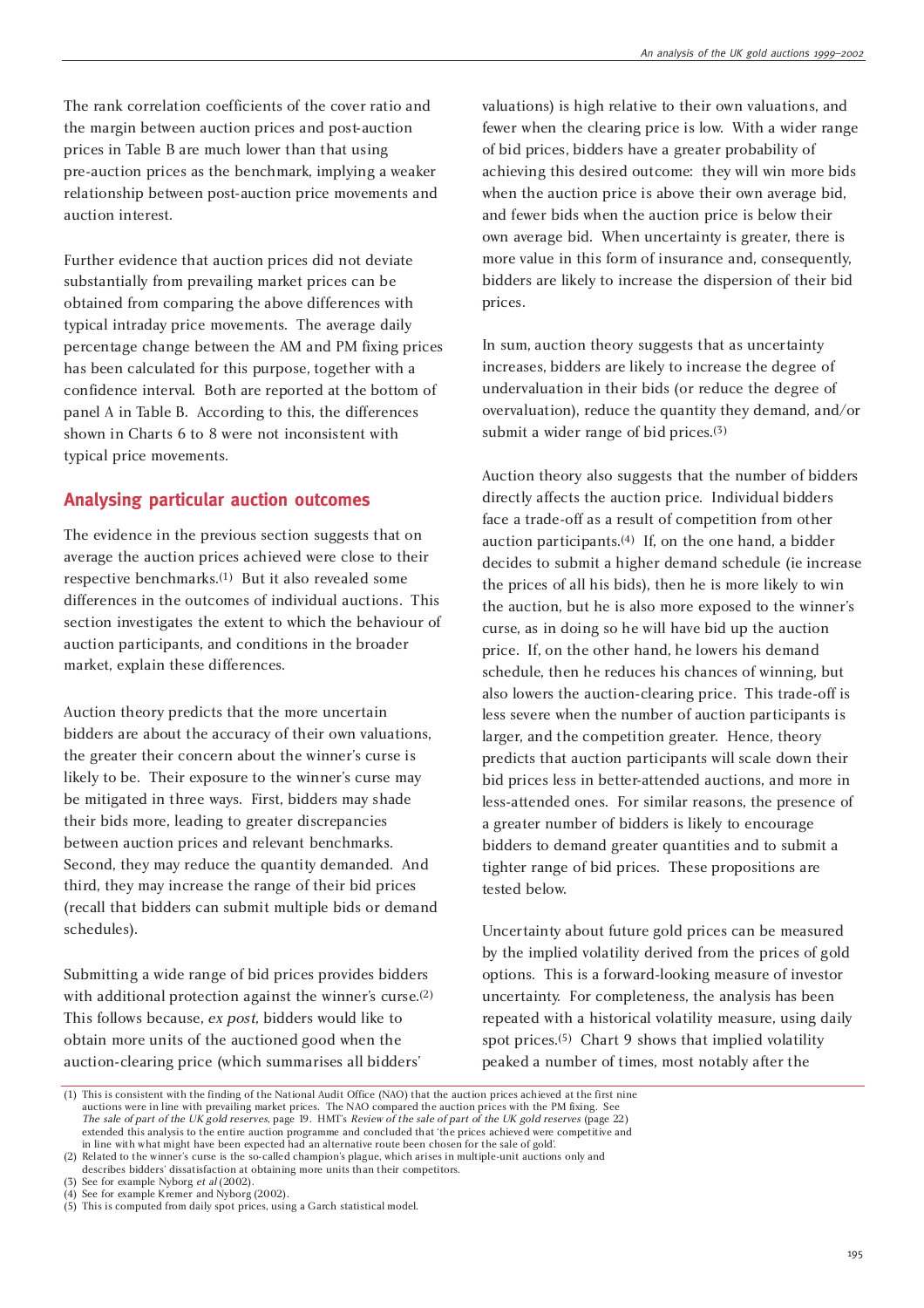#### **Chart 9 Implied gold price volatility**



Source: UBS.

September 1999 and January 2000 auctions. The background to this price volatility is set out on pages 191–92 above.

Table C (panel A) suggests that greater uncertainty about the gold price ahead of particular auctions was associated with a greater degree of undervaluation (compared with prevailing market prices) at those auctions. The degree of association was stronger when historical volatility, rather than implied volatility, was used as a measure of uncertainty. Related to this, Table C (panel A) and Chart 10 show that uncertainty (as measured by implied volatility) was higher in the week leading up to some of the auctions with relatively lower cover ratios.

# **Table C Rank correlations**

| Panel A: Uncertainty (a)                                                                                                                                                                                                      | Implied volatility (b)       | Historical volatility (c)    |
|-------------------------------------------------------------------------------------------------------------------------------------------------------------------------------------------------------------------------------|------------------------------|------------------------------|
| Auction price relative to AM fixing<br>Bid dispersion (d)<br>Average bid size<br>Cover ratio                                                                                                                                  | 0.32<br>0.44<br>0.38<br>0.44 | 0.47<br>0.26<br>0.30<br>0.45 |
| Panel B: Number of bidders (e)                                                                                                                                                                                                |                              |                              |
| Auction price relative to AM fixing<br>Bid dispersion (d)<br>Average bid size                                                                                                                                                 | 0.46<br>$-0.12$<br>0.13      |                              |
| . Z.A → Tarra can all A – a consideration in compatibility of the Constitution of the Communication of the Communication of the Communication of the Communication of the Communication of the Communication of the Communica |                              |                              |

(a) In panel A, a positive correlation coefficient indicates that greater uncertainty was associated with a greater discount or a lower premium relative to the AM fix, greater bid dispersion, lower bid size and lower cover

(b) Measured as the average of daily implied volatility one week prior to auction.

(c) Measured as the average of daily historical volatility one week prior to auction.<br>(d) Computed as the difference between the highest and lowest bid price scaled b Computed as the difference between the highest and lowest bid price scaled by the average bid price.

(e) In panel B, a positive correlation coefficient indicates that a larger number of bidders was associated with a lower discount or a greater premium relative to the AM fix, lower bid dispersion and higher bid size.

Bid dispersion is shown in Chart 11, which plots the average bid price, together with the highest and lowest bid prices, for each of the 17 auctions. The chart

## **Chart 10 Cover ratios and implied volatility**(a)



Sources: Bank of England and UBS.

(a) Average implied one-month volatility in week preceding auction.

# **Chart 11 Dispersion of bids**



Source: Bank of England.

demonstrates that bid price dispersion varied substantially between auctions. Rank correlation coefficients in panel A of Table C indicate that these differences in price dispersion were related to differences in uncertainty, in that greater implied volatility was associated with more pronounced bid dispersion. Finally, Table C finds some evidence of correlation between uncertainty and average bid size.

Table C next relates the auction outcomes and the number of bidders. The results in panel B suggest that the number of bidders had some influence on the amount of over or undervaluation, but little influence on either price dispersion or average bid size.(1)

(1) Nyborg, Rydqvist and Sundaresan (2002), and Keloharju, Nyborg and Rydqvist (2002) reach similar conclusions.